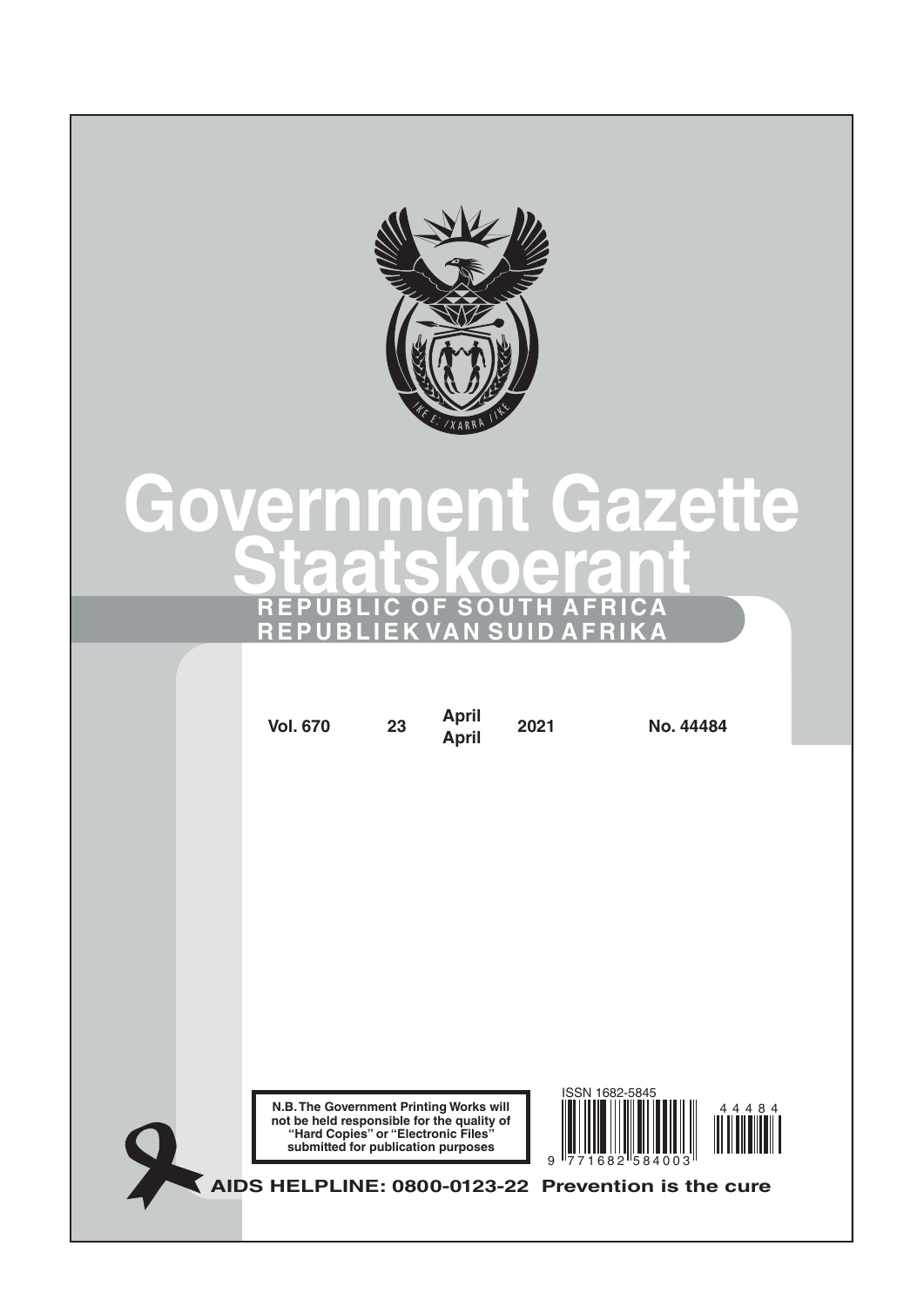## **IMPORTANT NOTICE:**

**The GovernmenT PrinTinG Works Will noT be held resPonsible for any errors ThaT miGhT occur due To The submission of incomPleTe / incorrecT / illeGible coPy.**

**no fuTure queries Will be handled in connecTion WiTh The above.**

|     | <b>Contents</b>                                                                                     |                |             |
|-----|-----------------------------------------------------------------------------------------------------|----------------|-------------|
| No. |                                                                                                     | Gazette<br>No. | Page<br>No. |
|     | <b>GOVERNMENT NOTICES • GOEWERMENTSKENNISGEWINGS</b>                                                |                |             |
|     | Transport, Department of / Vervoer, Departement van                                                 |                |             |
| 375 | National Road Traffic Act (93/1996): Draft Amendment to the National Road Traffic Regulations, 2000 | 44484          |             |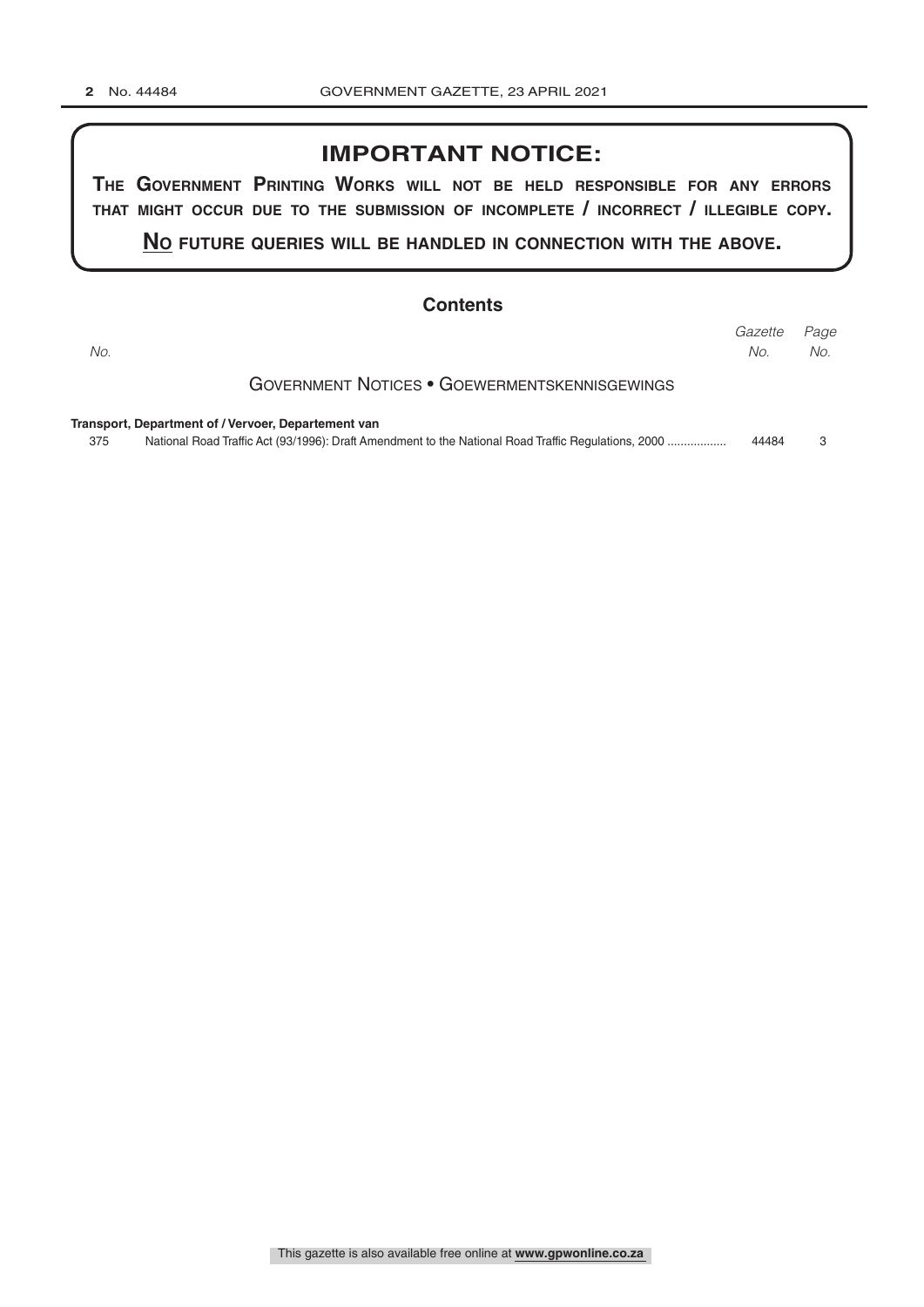# <span id="page-2-0"></span>Government Notices • Goewermentskennisgewings

#### **DEPARTMENT OF TRANSPORT**

**NO. 375 23 April 2021**

## NATIONAL ROAD TRAFFIC ACT, 1996 (ACT NO. 93 OF 1996)

# DRAFT AMENDMENT OF THE NATIONAL ROAD TRAFFIC REGULATIONS, 2000

The Minister of Transport, in terms of 75 of the National Road Traffic Act, 1996 (Act No. 93 of 1996) as amended, hereby publishes for comments the draft Amendment to the National Road Traffic Regulations, 2000.

Interested persons are invited to submit written comments on these draft Regulations to the Director -General, Department of Transport for the attention of Mr Samuel Lephoyi Modisane or Mr. John Motsatsing within 30 days after the date of publication of this notice:

The Department of Transport Private Bag X 193 PRETORIA 0001

Email: ModisanS @dot.gov.za Tel: (012) 309 3158 or E-mail: Motsatsj@dot.gov.za Tel: (012) 309 3114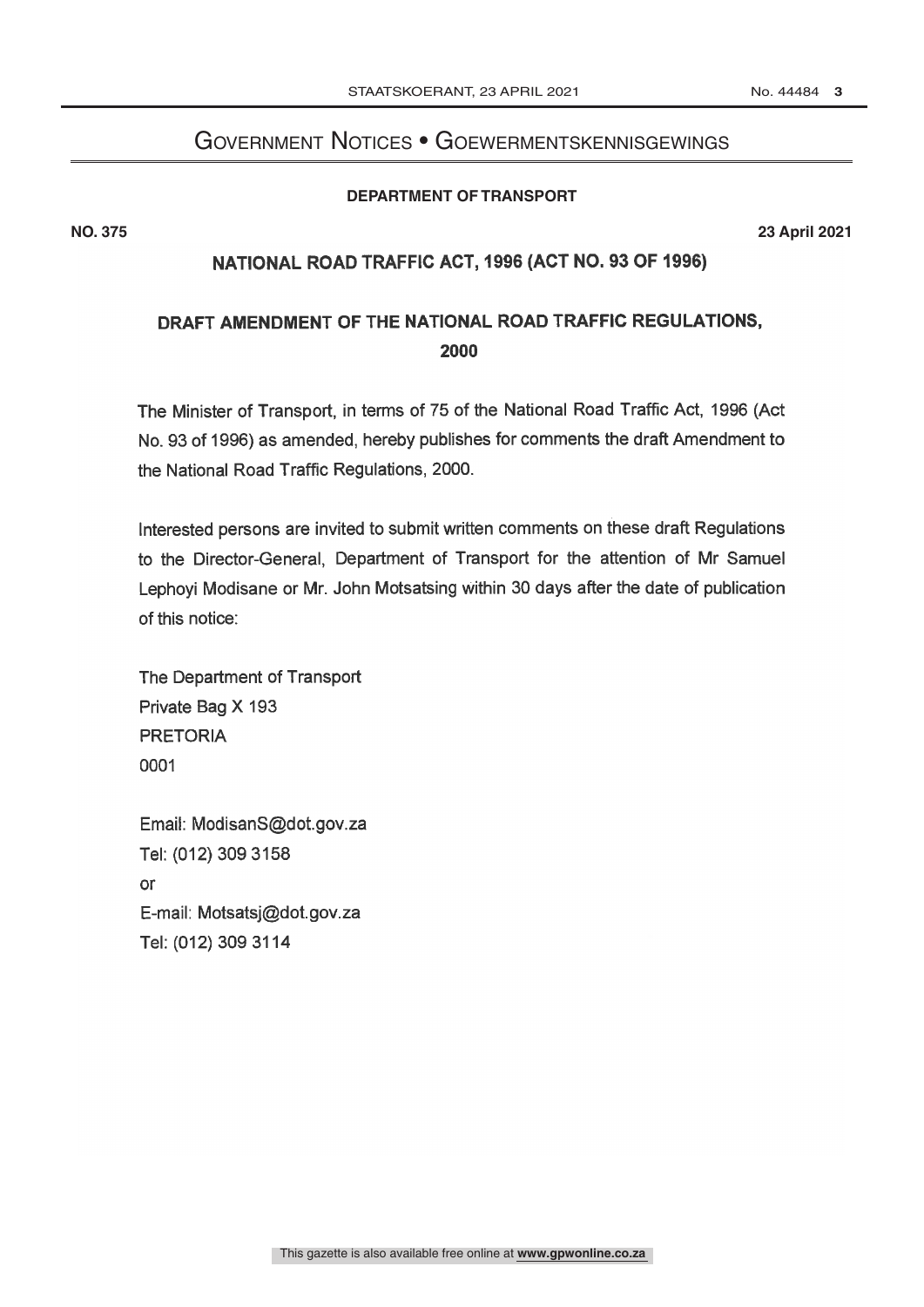### **SCHEDULE**

#### Definition

1. In this Schedule "the Regulations" means the National Road Traffic Regulations published in Government Notice No. R. 225 of 17 March 2000, as amended by Government Notice No's. R. 761 of 31 July 2000, R. 941 of 22 September 2000, R. 726 of 3 August 2001, R. 2116 of 5 October 2001, R. 779 of 4 June 2002, R. 1341 of 25 September 2003, R. 881 of 23 July 2004, R. 871 of 2 September 2005, R. 1066 of 23 November 2005, R. 1318 of 2 December 2005, R. 1319 of 2 December 2005, R. 891 of 4 September 2006, R. 964 of 29 September 2006, R. 404 of 4 May 2007 and R. 865 of 28 September 2007, R. 589 of 27 May 2009, R. 359 of 12 May 2010, R. 541 of 29 June 2011, R. 209 of 9 March 2012 R. 758 of 9 October 2013 and R. 890 of 19 November 2013.

#### Insertion of regulation 116A in the Regulations.

2. The following regulation is hereby inserted after regulation 116 of the Regulations:

## "116A. Authority of a professional Driving Permit issued in a foreign country

- (1) The authority provided by a professional driving permit issued in a foreign country shall apply in respect of a vehicle registered in the country that issued any such permit.
- (2) A permit referred to in sub -regulation (1), shall not apply to a vehicle registered in the republic".

## Short title and commencement

3 These Regulations are called the National Road Traffic Regulations, 2000 and are published for comments.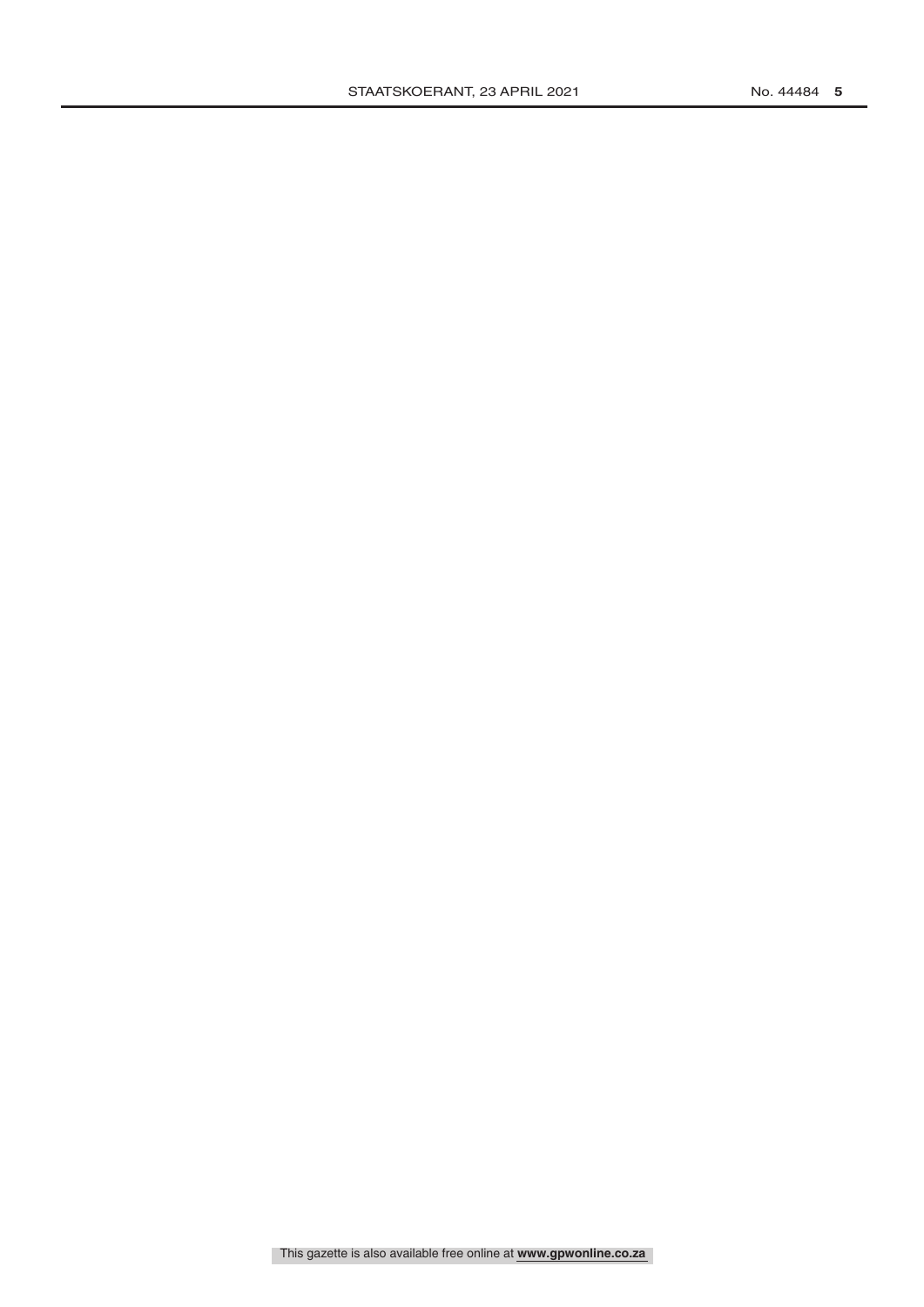This gazette is also available free online at **www.gpwonline.co.za**